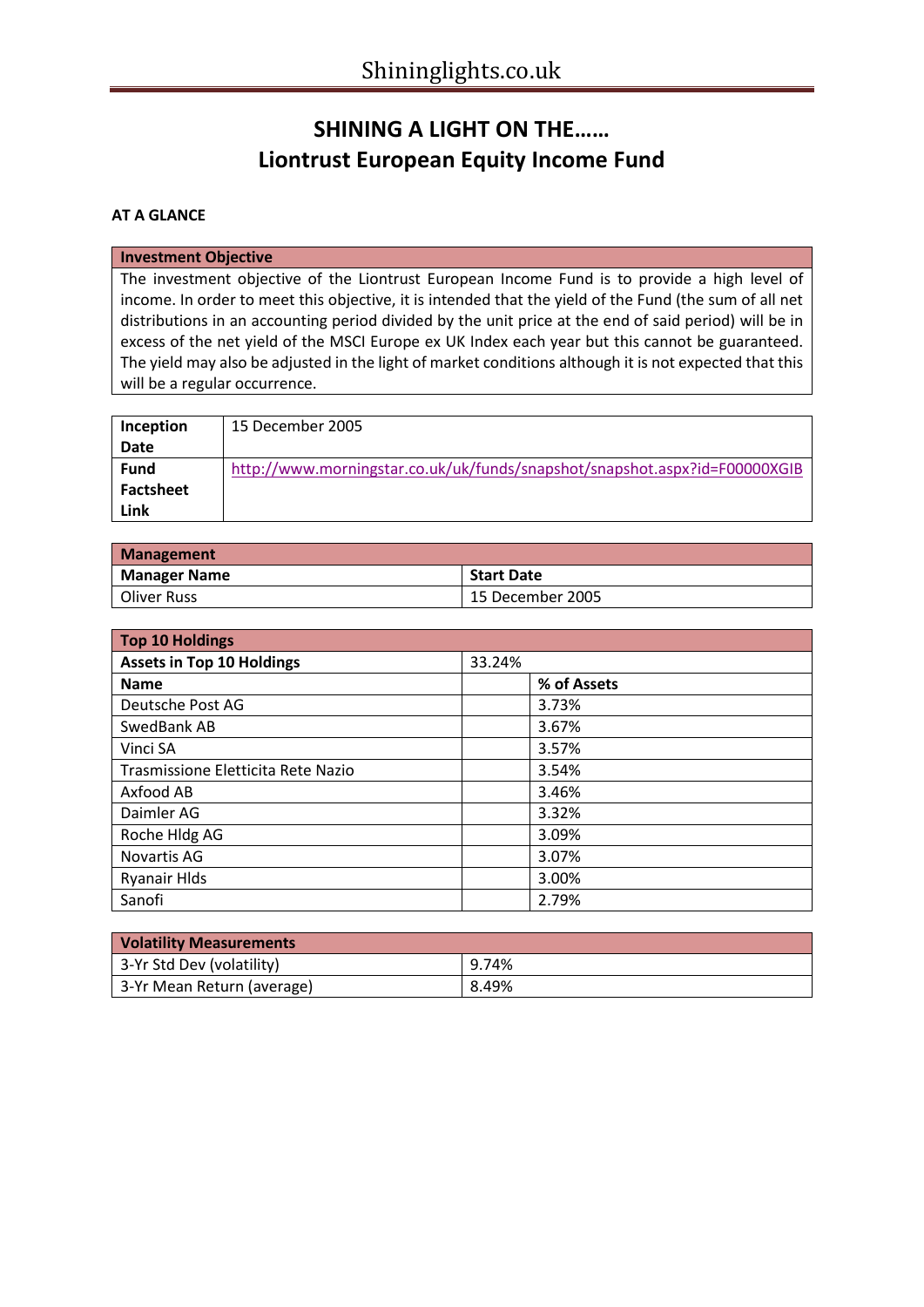## **FUND PERFORMANCE**

Performance from 2012 to 31 August 2016

|                                      | 2012     | 2013   | 2014     | 2015      | 2016   |
|--------------------------------------|----------|--------|----------|-----------|--------|
| Liontrust European Income Fund       | 14.78%   | 25.65% | 0.37%    | 10.59%    | 7.31%  |
| <b>iShares EURO Dividend ETF</b>     | $-1.79%$ | 16.57% | 1.09%    | $-2.02\%$ | 12.36% |
| <b>iShares MSCI Europe Ex UK ETF</b> | 14.00%   | 21.74% | $-2.02%$ | 1.99%     | 9.67%  |

Performance over 1 year, 3 years, 5 years and 10 years:

|                                      | 1 year | 3 years | 5 years | 10 years |
|--------------------------------------|--------|---------|---------|----------|
| Liontrust European Income Fund       | 11.97% | 27.73%  | 67.11%  | 78.77%   |
| <b>iShares EURO Dividend ETF</b>     | 15.52% | 22.95%  | 20.93%  | -17.25%  |
| <b>iShares MSCI Europe Ex UK ETF</b> | 11.67% | 19.79%  | 43.28%  | 34.28%   |

*You should note that past performance is not a reliable indicator of future returns and the value of your investments can fall as well as rise. The total return reflects performance without sales charges or the effects of taxation, but is adjusted to reflect all on-going fund expenses and assumes reinvestment of dividends and capital gains. If adjusted for sales charges and the effects of taxation, the performance quoted would be reduced.*

## **UPDATE….**

In this update with the fund manager Oliver Russ we discussed the fund and the opportunities for the sector. The fund's main focus is on paying an income, and its historic yield is 5.4% p.a. The fund was originally the Argonaut European Income Fund and then was purchased by Liontrust in 2016. We have compared performance against two ETFS (income and growth) and in both cases the fund has outperformed them.

European Income isn't necessarily one that springs to mind but Oliver argues this is an under invested sector. With bonds not yielding much and therefore offering little value, combined with greater life expectancy in retirement the hunt for income is ever greater. Europe is an area which offers investors opportunities. He believes that as an investment it offers diversification across sectors, countries and currency which you wouldn't get with a traditional UK Income Fund.

The sector is also underrepresented; in the UK there are 83 Income Funds, in Europe 10. With the UK there is a lot of crossover on holdings but less so in Europe. There is also a bigger pool of companies to select from; over 420 companies are paying dividends in excess of 3.5% compared to 144 in the UK.

The management and fund is all about the companies and finding those that can deliver sustainable earnings growth and therefore deliver a growing dividend yield. The fund looks to hold around 50 companies with a focus on mid to large cap. The holding period tends to be 3 years plus, and the fund has a low turnover. The fund is a mix of value, growth and special situations with the larger part of the fund being in value.

The USP is that it is all about the income and this is a pure income fund. Where there is potential risk is that just one person manages the fund and also acts as analyst. Analysis is in part outsourced, but the final decision rests with Oliver. However, he has run the fund since launch in this way and his view